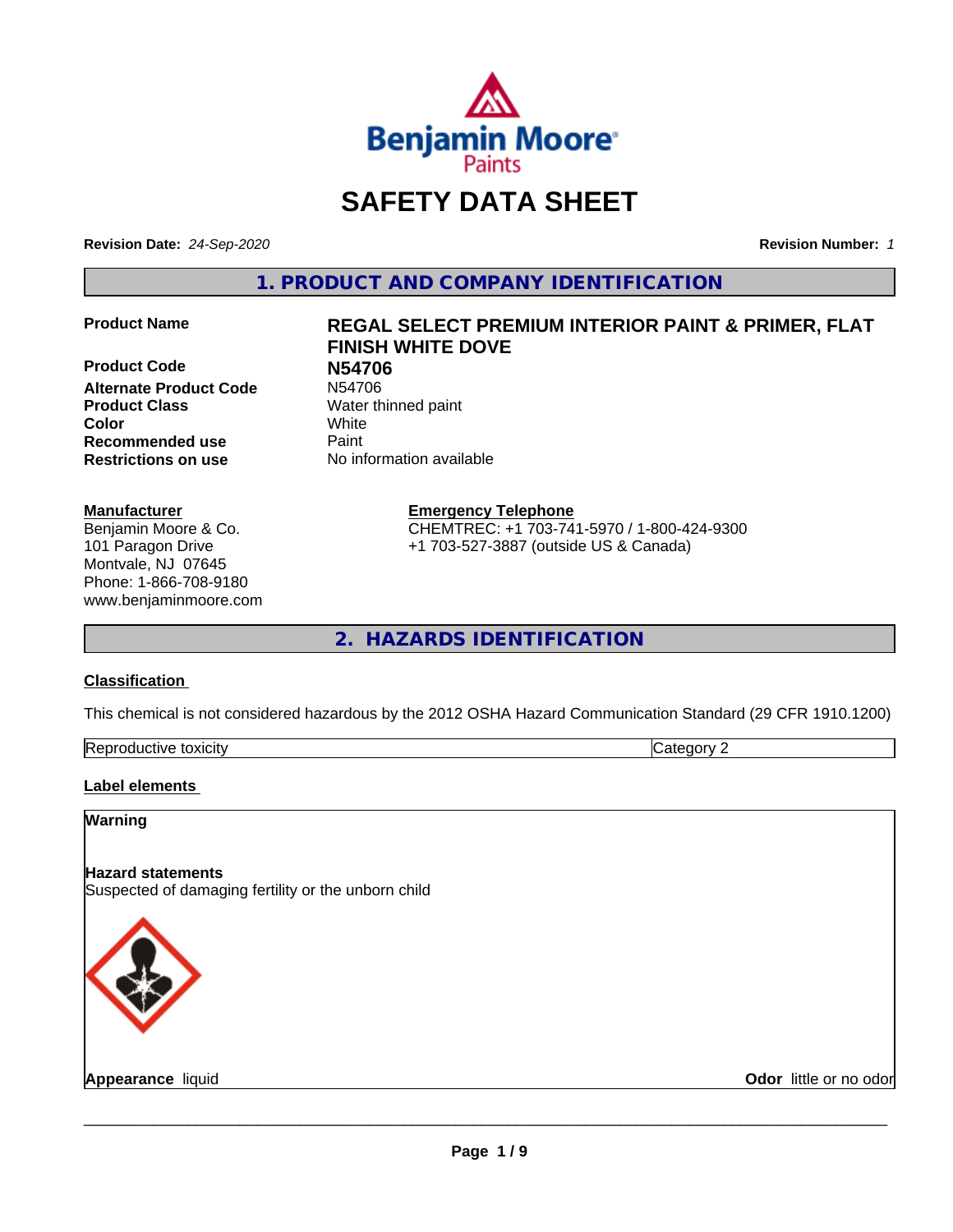#### **Precautionary Statements - Prevention**

Obtain special instructions before use Do not handle until all safety precautions have been read and understood Use personal protective equipment as required

#### **Precautionary Statements - Response**

IF exposed or concerned: Get medical advice/attention

#### **Precautionary Statements - Storage**

Store locked up

#### **Precautionary Statements - Disposal**

Dispose of contents/container to an approved waste disposal plant

#### **Hazards not otherwise classified (HNOC)**

Not applicable

#### **Other information**

No information available

 **WARNING:** This product contains isothiazolinone compounds at levels of <0.1%. These substances are biocides commonly found in most paints and a variety of personal care products as a preservative. Certain individuals may be sensitive or allergic to these substances, even at low levels.

#### **3. COMPOSITION INFORMATION ON COMPONENTS**

| <b>Chemical name</b> | CAS No.    | Weight-%    |
|----------------------|------------|-------------|
| Titanium dioxide     | 13463-67-7 | 15 - 20     |
| Kaolin, calcined     | 92704-41-1 | $5 - 10$    |
| Limestone            | 1317-65-3  | $5 - 10$    |
| Diatomaceous earth   | 61790-53-2 | - 5         |
| Silica amorphous     | 7631-86-9  | - 5         |
| Nepheline syenite    | 37244-96-5 | - 5         |
| Trimethylolpropane   | 77-99-6    | $0.1 - 0.5$ |

|                       | 4. FIRST AID MEASURES                                                                                    |
|-----------------------|----------------------------------------------------------------------------------------------------------|
| <b>General Advice</b> | No hazards which require special first aid measures.                                                     |
| <b>Eye Contact</b>    | Rinse thoroughly with plenty of water for at least 15 minutes and consult a<br>physician.                |
| <b>Skin Contact</b>   | Wash off immediately with soap and plenty of water while removing all<br>contaminated clothes and shoes. |
| <b>Inhalation</b>     | Move to fresh air. If symptoms persist, call a physician.                                                |
| Ingestion             | Clean mouth with water and afterwards drink plenty of water. Consult a physician<br>if necessary.        |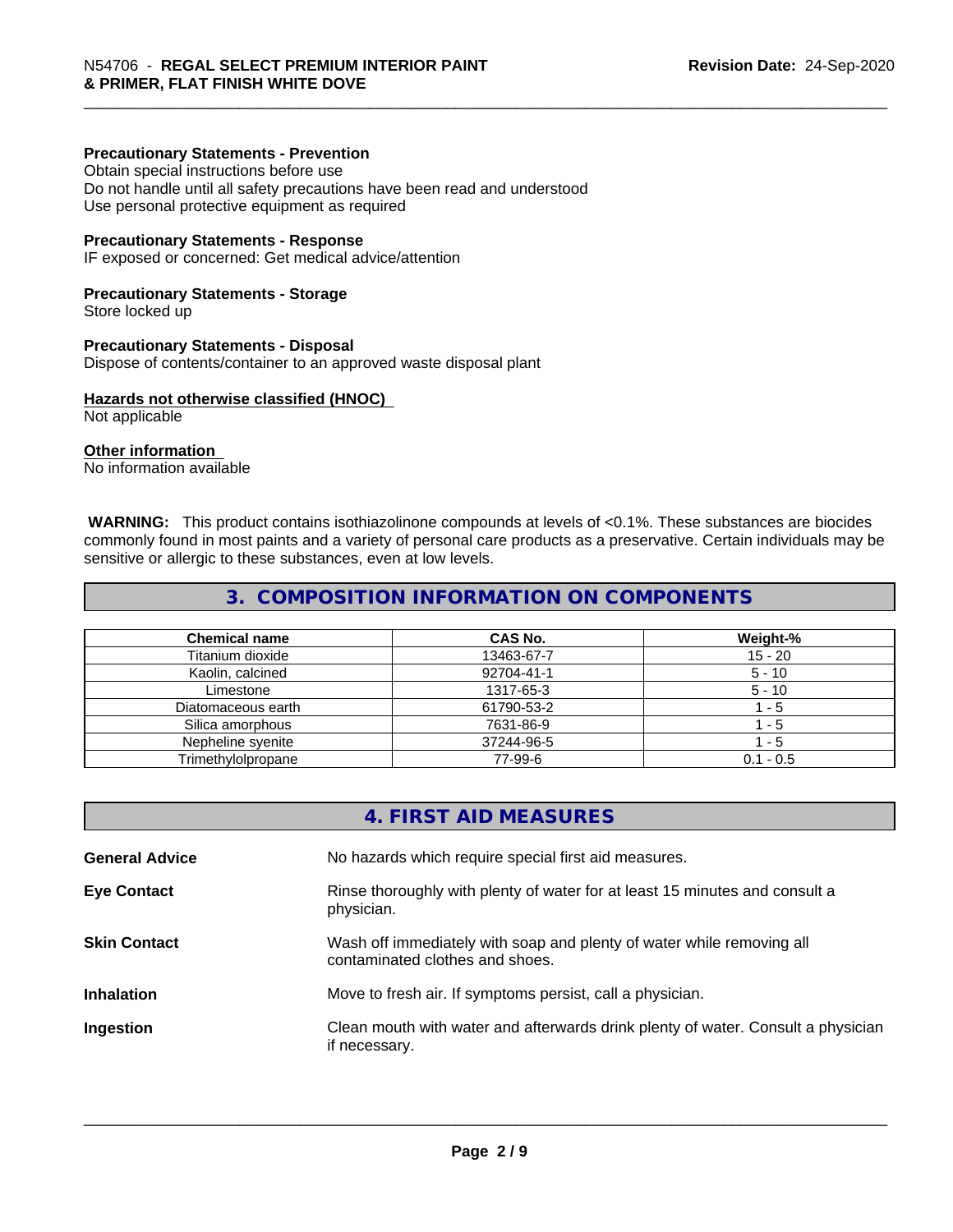**Most Important Symptoms/Effects** None known.

**Notes To Physician** Treat symptomatically.

**5. FIRE-FIGHTING MEASURES**

| <b>Suitable Extinguishing Media</b>                                              | Use extinguishing measures that are appropriate to local<br>circumstances and the surrounding environment.                                   |
|----------------------------------------------------------------------------------|----------------------------------------------------------------------------------------------------------------------------------------------|
| Protective equipment and precautions for firefighters                            | As in any fire, wear self-contained breathing apparatus<br>pressure-demand, MSHA/NIOSH (approved or equivalent)<br>and full protective gear. |
| <b>Specific Hazards Arising From The Chemical</b>                                | Closed containers may rupture if exposed to fire or<br>extreme heat.                                                                         |
| Sensitivity to mechanical impact                                                 | No                                                                                                                                           |
| Sensitivity to static discharge                                                  | No                                                                                                                                           |
| <b>Flash Point Data</b><br>Flash point (°F)<br>Flash Point (°C)<br><b>Method</b> | Not applicable<br>Not applicable<br>Not applicable                                                                                           |
| <b>Flammability Limits In Air</b>                                                |                                                                                                                                              |
| Lower flammability limit:<br><b>Upper flammability limit:</b>                    | Not applicable<br>Not applicable                                                                                                             |
| Health: 2<br>Flammability: 0<br><b>NFPA</b>                                      | <b>Instability: 0</b><br><b>Special: Not Applicable</b>                                                                                      |
| <b>NFPA Legend</b><br>0 - Not Hazardous<br>1 - Slightly                          |                                                                                                                                              |

2 - Moderate

3 - High

4 - Severe

*The ratings assigned are only suggested ratings, the contractor/employer has ultimate responsibilities for NFPA ratings where this system is used.*

*Additional information regarding the NFPA rating system is available from the National Fire Protection Agency (NFPA) at www.nfpa.org.*

#### **6. ACCIDENTAL RELEASE MEASURES**

| <b>Personal Precautions</b>      | Avoid contact with skin, eyes and clothing. Ensure adequate ventilation.                             |
|----------------------------------|------------------------------------------------------------------------------------------------------|
| <b>Other Information</b>         | Prevent further leakage or spillage if safe to do so.                                                |
| <b>Environmental precautions</b> | See Section 12 for additional Ecological Information.                                                |
| <b>Methods for Cleaning Up</b>   | Soak up with inert absorbent material. Sweep up and shovel into suitable<br>containers for disposal. |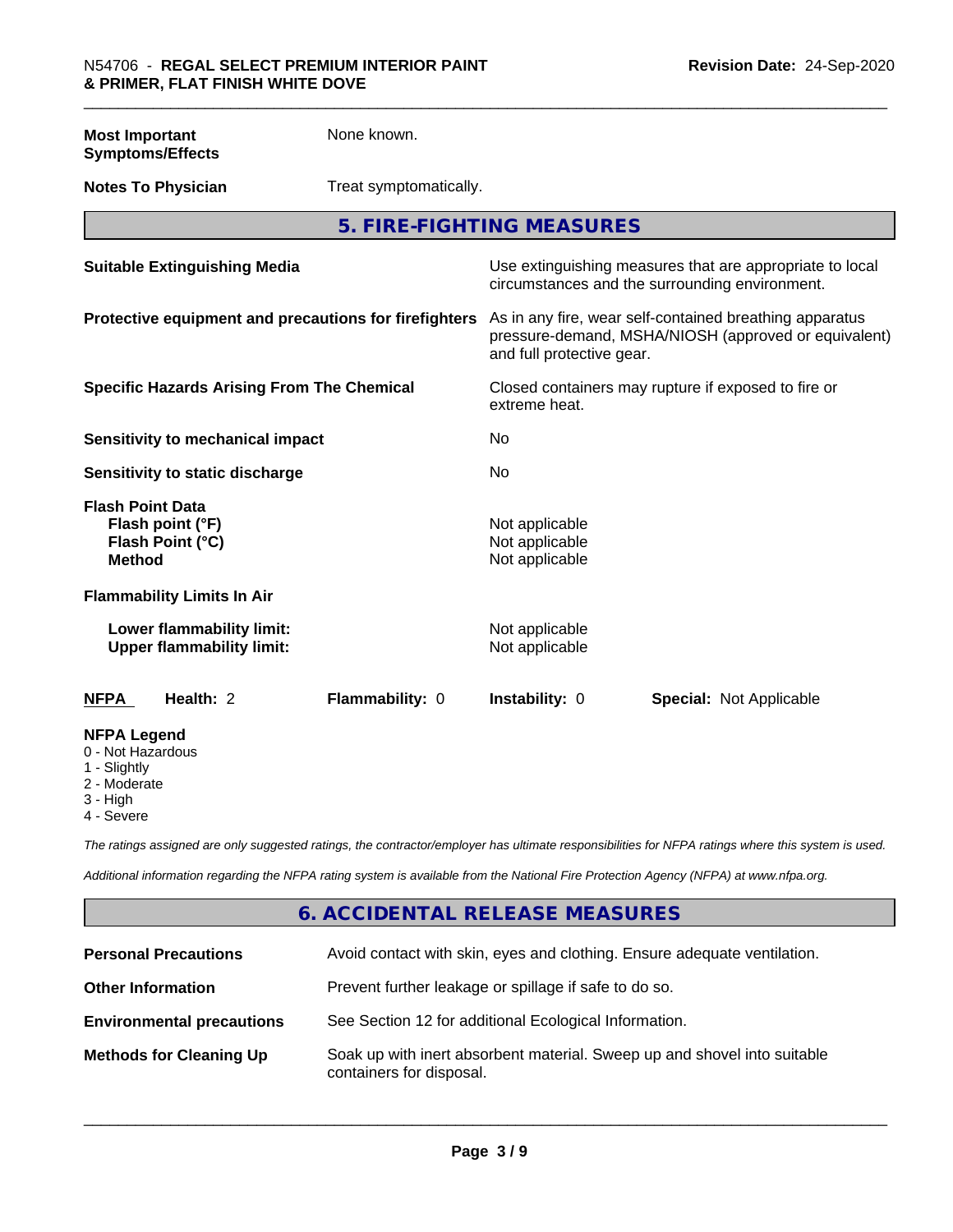|                               | 7. HANDLING AND STORAGE                                                                                                                                                          |
|-------------------------------|----------------------------------------------------------------------------------------------------------------------------------------------------------------------------------|
| <b>Handling</b>               | Avoid contact with skin, eyes and clothing. Avoid breathing vapors, spray mists or<br>sanding dust. In case of insufficient ventilation, wear suitable respiratory<br>equipment. |
| <b>Storage</b>                | Keep container tightly closed. Keep out of the reach of children.                                                                                                                |
| <b>Incompatible Materials</b> | No information available                                                                                                                                                         |

### **8. EXPOSURE CONTROLS/PERSONAL PROTECTION**

#### **Exposure Limits**

| <b>Chemical name</b> | <b>ACGIH TLV</b>         | <b>OSHA PEL</b>                               |
|----------------------|--------------------------|-----------------------------------------------|
| Titanium dioxide     | TWA: $10 \text{ mg/m}^3$ | 15 mg/m <sup>3</sup> - TWA                    |
| Limestone            | N/E                      | 15 mg/m $3$ - TWA<br>$5 \text{ mg/m}^3$ - TWA |
| Diatomaceous earth   | N/E                      | 20 mppcf - TWA                                |
| Silica amorphous     | N/E                      | 20 mppcf - TWA                                |

#### **Legend**

ACGIH - American Conference of Governmental Industrial Hygienists Exposure Limits OSHA - Occupational Safety & Health Administration Exposure Limits N/E - Not Established

| <b>Engineering Measures</b>          | Ensure adequate ventilation, especially in confined areas.                                                                          |  |
|--------------------------------------|-------------------------------------------------------------------------------------------------------------------------------------|--|
| <b>Personal Protective Equipment</b> |                                                                                                                                     |  |
| <b>Eye/Face Protection</b>           | Safety glasses with side-shields.                                                                                                   |  |
| <b>Skin Protection</b>               | Protective gloves and impervious clothing.                                                                                          |  |
| <b>Respiratory Protection</b>        | In case of insufficient ventilation wear suitable respiratory equipment.                                                            |  |
| <b>Hygiene Measures</b>              | Avoid contact with skin, eyes and clothing. Remove and wash contaminated<br>clothing before re-use. Wash thoroughly after handling. |  |

### **9. PHYSICAL AND CHEMICAL PROPERTIES**

| Appearance              | liquid                   |
|-------------------------|--------------------------|
| Odor                    | little or no odor        |
| <b>Odor Threshold</b>   | No information available |
| Density (Ibs/gal)       | $11.15 - 11.25$          |
| <b>Specific Gravity</b> | $1.33 - 1.35$            |
| рH                      | No information available |
| <b>Viscosity (cps)</b>  | No information available |
| Solubility(ies)         | No information available |
| <b>Water solubility</b> | No information available |
| <b>Evaporation Rate</b> | No information available |
| Vapor pressure          | No information available |
| Vapor density           | No information available |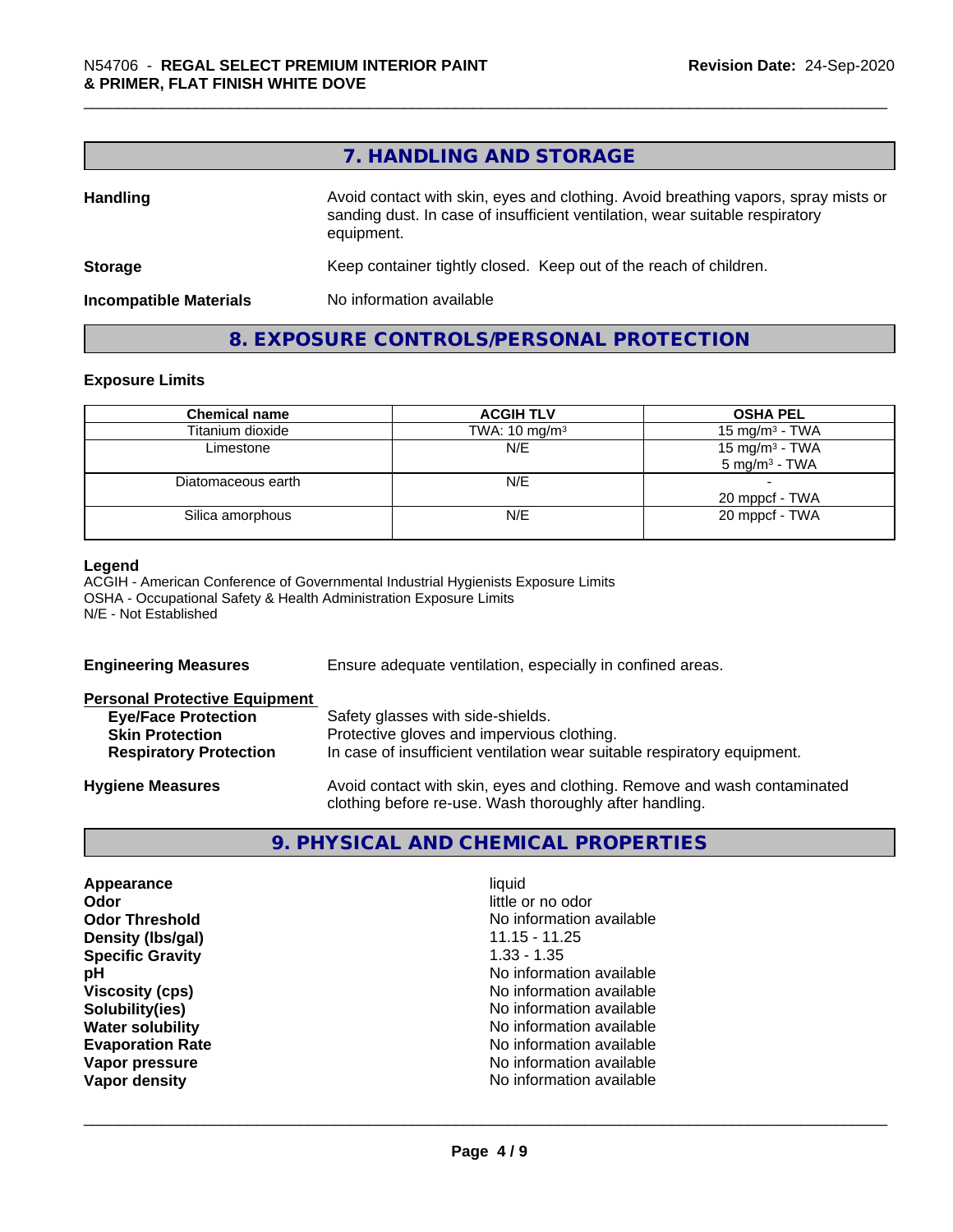| Wt. % Solids                         | $50 - 60$                |
|--------------------------------------|--------------------------|
| Vol. % Solids                        | $35 - 45$                |
| Wt. % Volatiles                      | $40 - 50$                |
| Vol. % Volatiles                     | $55 - 65$                |
| <b>VOC Regulatory Limit (g/L)</b>    | < 50                     |
| <b>Boiling Point (°F)</b>            | 212                      |
| <b>Boiling Point (°C)</b>            | 100                      |
| Freezing point (°F)                  | 32                       |
| <b>Freezing Point (°C)</b>           | 0                        |
| Flash point (°F)                     | Not applicable           |
| Flash Point (°C)                     | Not applicable           |
| <b>Method</b>                        | Not applicable           |
| Flammability (solid, gas)            | Not applicable           |
| <b>Upper flammability limit:</b>     | Not applicable           |
| Lower flammability limit:            | Not applicable           |
| <b>Autoignition Temperature (°F)</b> | No information available |
| <b>Autoignition Temperature (°C)</b> | No information available |
| Decomposition Temperature (°F)       | No information available |
| Decomposition Temperature (°C)       | No information available |
| <b>Partition coefficient</b>         | No information available |

#### **10. STABILITY AND REACTIVITY**

| <b>Reactivity</b>                       | Not Applicable                           |
|-----------------------------------------|------------------------------------------|
| <b>Chemical Stability</b>               | Stable under normal conditions.          |
| <b>Conditions to avoid</b>              | Prevent from freezing.                   |
| <b>Incompatible Materials</b>           | No materials to be especially mentioned. |
| <b>Hazardous Decomposition Products</b> | None under normal use.                   |
| Possibility of hazardous reactions      | None under normal conditions of use.     |

**11. TOXICOLOGICAL INFORMATION**

**Product Information**

#### **Information on likely routes of exposure**

**Principal Routes of Exposure** Eye contact, skin contact and inhalation.

**Acute Toxicity** 

**Product Information** No information available

#### **Symptoms** related to the physical, chemical and toxicological characteristics

**Symptoms** No information available

#### **Delayed and immediate effects as well as chronic effects from short and long-term exposure**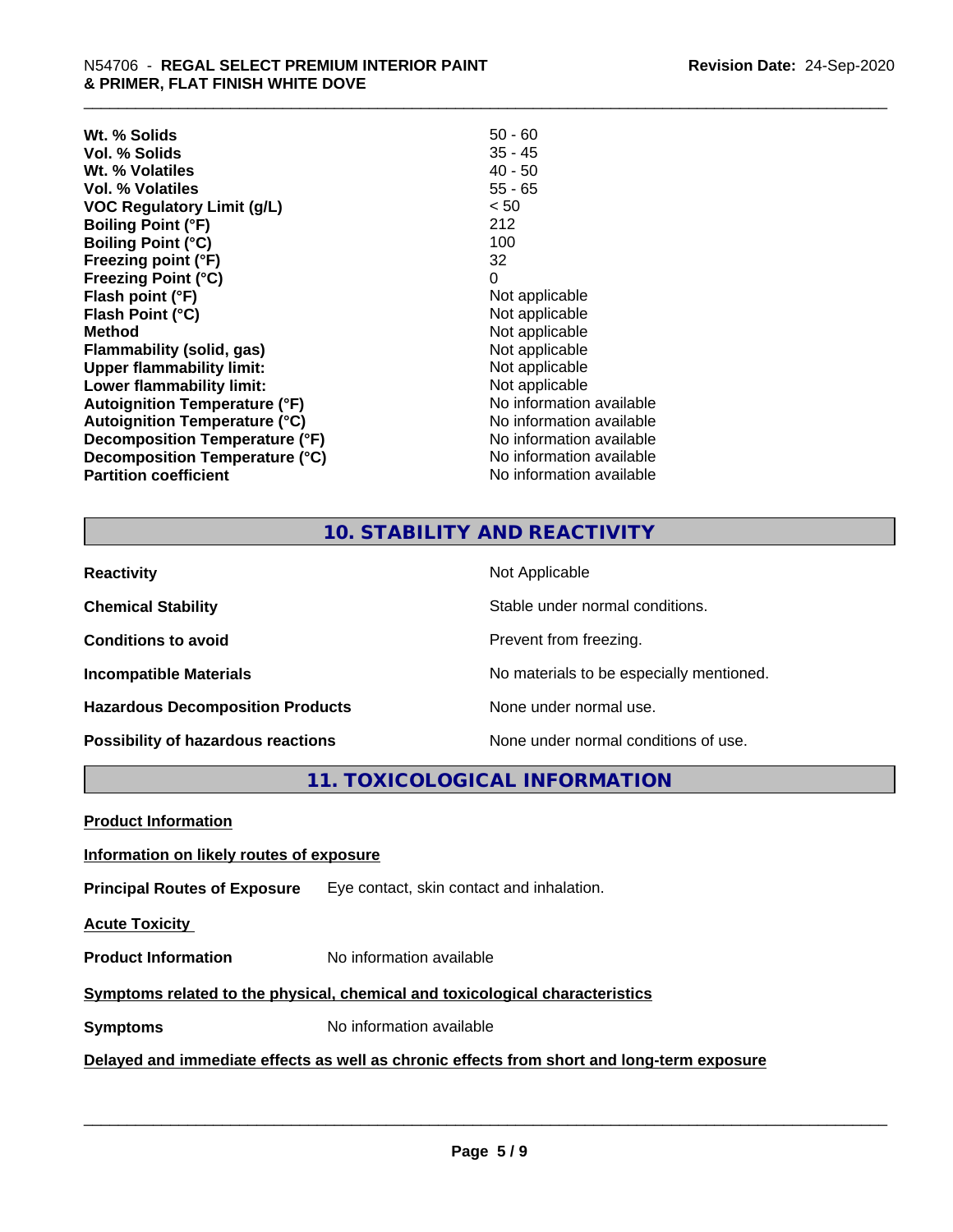| Eye contact<br><b>Skin contact</b> | May cause slight irritation.<br>Substance may cause slight skin irritation. Prolonged or repeated contact may dry<br>skin and cause irritation. |
|------------------------------------|-------------------------------------------------------------------------------------------------------------------------------------------------|
| <b>Inhalation</b>                  | May cause irritation of respiratory tract.                                                                                                      |
| Ingestion                          | Ingestion may cause gastrointestinal irritation, nausea, vomiting and diarrhea.                                                                 |
| <b>Sensitization</b>               | No information available                                                                                                                        |
| <b>Neurological Effects</b>        | No information available.                                                                                                                       |
| <b>Mutagenic Effects</b>           | No information available.                                                                                                                       |
| <b>Reproductive Effects</b>        | Possible risk of impaired fertility. Possible risk of harm to the unborn child.                                                                 |
| <b>Developmental Effects</b>       | No information available.                                                                                                                       |
| <b>Target organ effects</b>        | No information available.                                                                                                                       |
| <b>STOT - single exposure</b>      | No information available.                                                                                                                       |
| <b>STOT - repeated exposure</b>    | No information available.                                                                                                                       |
| Other adverse effects              | No information available.                                                                                                                       |
| <b>Aspiration Hazard</b>           | No information available                                                                                                                        |

#### **Numerical measures of toxicity**

**The following values are calculated based on chapter 3.1 of the GHS document**

**ATEmix (oral)** 18162 mg/kg

#### **Component Information**

| Chemical name                  | Oral LD50                                      | Dermal LD50             | Inhalation LC50         |
|--------------------------------|------------------------------------------------|-------------------------|-------------------------|
| Titanium dioxide<br>13463-67-7 | $> 10000$ mg/kg (Rat)                          |                         |                         |
| Kaolin, calcined<br>92704-41-1 | $>$ 2000 mg/kg (Rat)                           |                         |                         |
| Silica amorphous<br>7631-86-9  | $= 7900$ mg/kg (Rat)                           | $>$ 2000 mg/kg (Rabbit) | $> 2.2$ mg/L (Rat) 1 h  |
| Trimethylolpropane<br>77-99-6  | $= 14100$ mg/kg (Rat)<br>$= 14000$ mg/kg (Rat) |                         | $> 0.29$ mg/L (Rat) 4 h |

#### **Chronic Toxicity**

#### **Carcinogenicity**

*The information below indicateswhether each agency has listed any ingredient as a carcinogen:.*

| <b>Chemical</b><br>name            | <b>IARC</b>                                | <b>NTP</b> | ດເ⊔າ<br>∪אח |
|------------------------------------|--------------------------------------------|------------|-------------|
|                                    | .<br>クロ<br>Human<br>Possible<br><u>_ _</u> |            | ∟isted      |
| .<br><br>dioxide<br><b>itanium</b> | Carcinogen                                 |            |             |

• Although IARC has classified titanium dioxide as possibly carcinogenic to humans (2B), their summary concludes: "No significant exposure to titanium dioxide is thought to occur during the use of products in which titanium dioxide is bound to other materials, such as paint."

#### **Legend**

IARC - International Agency for Research on Cancer NTP - National Toxicity Program OSHA - Occupational Safety & Health Administration

**12. ECOLOGICAL INFORMATION**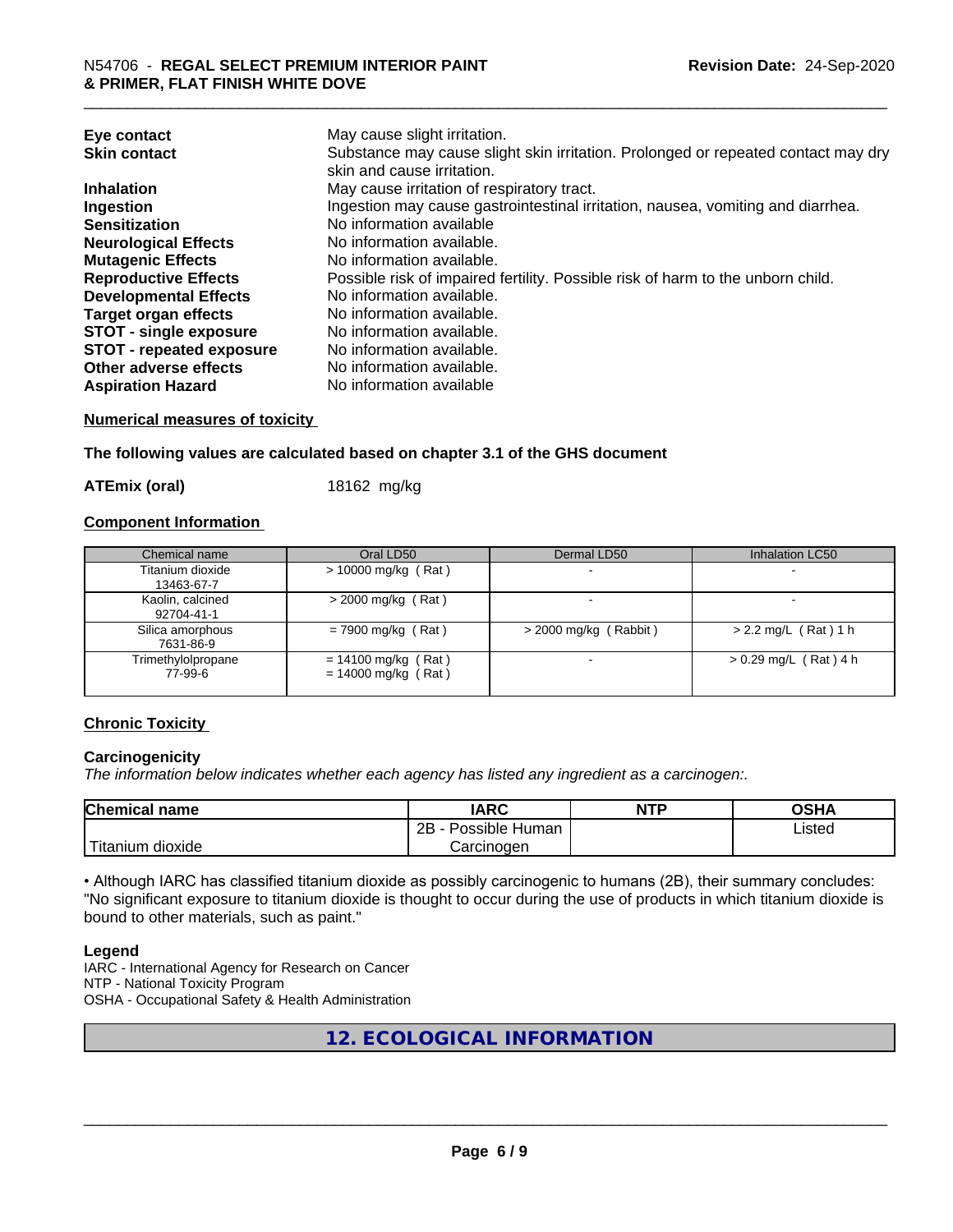#### **Ecotoxicity Effects**

The environmental impact of this product has not been fully investigated.

#### **Product Information**

#### **Acute Toxicity to Fish**

No information available

#### **Acute Toxicity to Aquatic Invertebrates**

No information available

#### **Acute Toxicity to Aquatic Plants**

No information available

#### **Persistence / Degradability**

No information available.

#### **Bioaccumulation**

There is no data for this product.

#### **Mobility in Environmental Media**

No information available.

#### **Ozone**

No information available

#### **Component Information**

#### **Acute Toxicity to Fish**

Titanium dioxide  $LC50:$  > 1000 mg/L (Fathead Minnow - 96 hr.)

#### **Acute Toxicity to Aquatic Invertebrates**

No information available

#### **Acute Toxicity to Aquatic Plants**

No information available

|                              | 13. DISPOSAL CONSIDERATIONS                                                                                                                                                                                               |  |
|------------------------------|---------------------------------------------------------------------------------------------------------------------------------------------------------------------------------------------------------------------------|--|
| <b>Waste Disposal Method</b> | Dispose of in accordance with federal, state, and local regulations. Local<br>requirements may vary, consult your sanitation department or state-designated<br>environmental protection agency for more disposal options. |  |
|                              | <b>14. TRANSPORT INFORMATION</b>                                                                                                                                                                                          |  |
| <b>DOT</b>                   | Not regulated                                                                                                                                                                                                             |  |
| <b>ICAO/IATA</b>             | Not regulated                                                                                                                                                                                                             |  |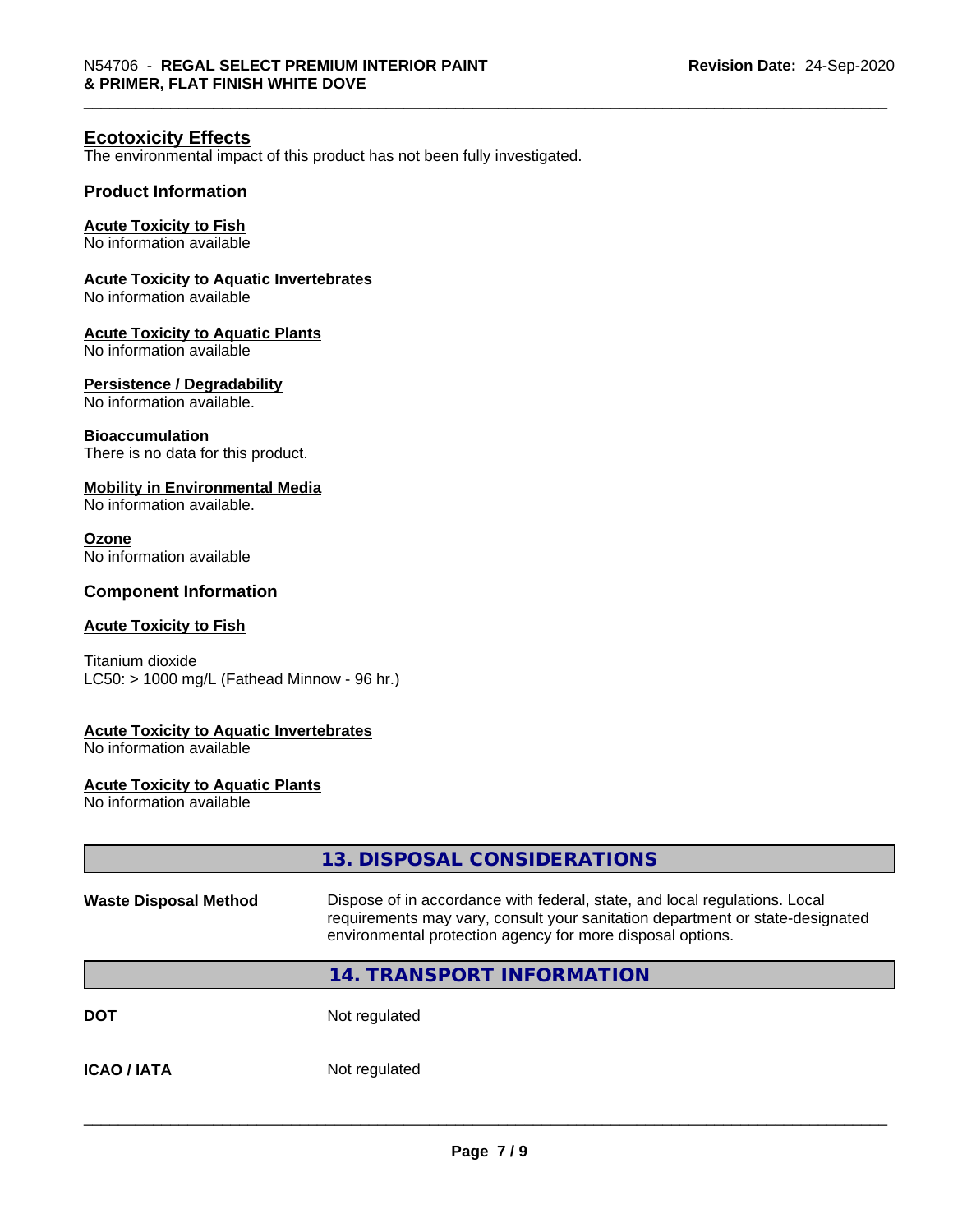**IMDG / IMO** Not regulated

**15. REGULATORY INFORMATION**

#### **International Inventories**

| <b>TSCA: United States</b> | Yes - All components are listed or exempt. |
|----------------------------|--------------------------------------------|
| <b>DSL: Canada</b>         | Yes - All components are listed or exempt. |

#### **Federal Regulations**

#### **SARA 311/312 hazardous categorization**

| Acute health hazard               | No  |  |
|-----------------------------------|-----|--|
| Chronic Health Hazard             | Yes |  |
| Fire hazard                       | No  |  |
| Sudden release of pressure hazard | Nο  |  |
| Reactive Hazard                   | Nο  |  |

#### **SARA 313**

Section 313 of Title III of the Superfund Amendments and Reauthorization Act of 1986 (SARA). This product contains a chemical or chemicals which are subject to the reporting requirements of the Act and Title 40 of the Code of Federal Regulations, Part 372:

*None*

#### **Clean Air Act,Section 112 Hazardous Air Pollutants (HAPs) (see 40 CFR 61)**

This product contains the following HAPs:

*None*

#### **US State Regulations**

#### **California Proposition 65**

**A** WARNING: Cancer and Reproductive Harm– www.P65warnings.ca.gov

#### **State Right-to-Know**

| <b>Chemical name</b> | <b>Massachusetts</b> | <b>New Jersey</b> | Pennsylvania |
|----------------------|----------------------|-------------------|--------------|
| Titanium dioxide     |                      |                   |              |
| Limestone            |                      |                   |              |
| Diatomaceous earth   |                      |                   |              |
| Silica amorphous     |                      |                   |              |

#### **Legend**

X - Listed